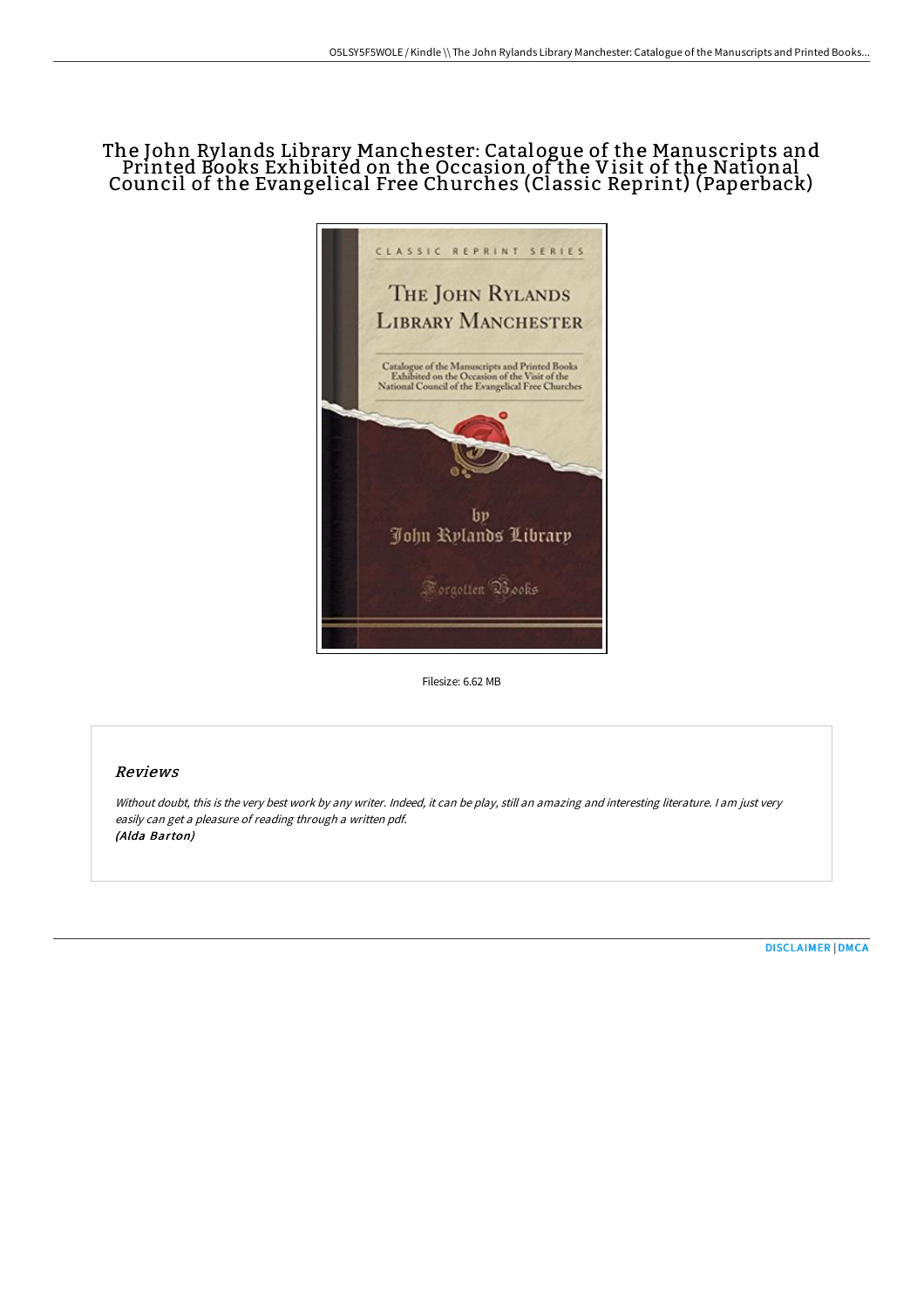## THE JOHN RYLANDS LIBRARY MANCHESTER: CATALOGUE OF THE MANUSCRIPTS AND PRINTED BOOKS EXHIBITED ON THE OCCASION OF THE VISIT OF THE NATIONAL COUNCIL OF THE EVANGELICAL FREE CHURCHES (CLASSIC REPRINT) (PAPERBACK)



To save The John Rylands Library Manchester: Catalogue of the Manuscripts and Printed Books Exhibited on the Occasion of the Visit of the National Council of the Evangelical Free Churches (Classic Reprint) (Paperback) PDF, remember to follow the hyperlink under and save the document or have accessibility to other information that are relevant to THE JOHN RYLANDS LIBRARY MANCHESTER: CATALOGUE OF THE MANUSCRIPTS AND PRINTED BOOKS EXHIBITED ON THE OCCASION OF THE VISIT OF THE NATIONAL COUNCIL OF THE EVANGELICAL FREE CHURCHES (CLASSIC REPRINT) (PAPERBACK) ebook.

Forgotten Books, United States, 2015. Paperback. Condition: New. Language: English . Brand New Book \*\*\*\*\* Print on Demand \*\*\*\*\*. Excerpt from The John Rylands Library Manchester: Catalogue of the Manuscripts and Printed Books Exhibited on the Occasion of the Visit of the National Council of the Evangelical Free Churches Biblical Manuscripts. 1. Hebrew Megillath Esther: A Scroll of the Book of Esther. On Deer-shin. 16th century. (Heh. 11). The Esther Roll or Scroll was used in the Jewish Synagogues on the eve and in the morning of the feast of Purim. 2. Hebrew Hagada: Services for the first nights of Passover, for the Sabbath preceding the Festival of Passover, and the days of the Passover Festival. On vellum. 15th century. (Heh. 6). Profusely illuminated, with tinted arabesques intertwined with Hebrew texts. The manuscript was written either in the South of France or on the borders of Spain. The pictures shown represent: - The upper compartment: The killing of the Passover lamb, the sprinkling of the doorposts with the blood, and the roasting of the lamb. The lower compartment: The Passover night entertainment, when four cups of wine, symbolical of scriptural allusions to Israels redemption, are successively poured out for each member of the company sitting round the table. 3. Samaritan Pentateuch. On vellum. A.D. 1211. (Sam. 1). Written in bold majuscular characters for public liturgical use. About the Publisher Forgotten Books publishes hundreds of thousands of rare and classic books. Find more at This book is a reproduction of an important historical work. Forgotten Books uses state-of-theart technology to digitally reconstruct the work, preserving the original format whilst repairing imperfections present in the aged copy. In rare cases, an imperfection in the original, such as a blemish or missing page, may be replicated in our edition. We do, however, repair...

 $_{\rm per}$ Read The John Rylands Library Manchester: Catalogue of the Manuscripts and Printed Books Exhibited on the Occasion of the Visit of the National Council of the Evangelical Free Churches (Classic Reprint) [\(Paperback\)](http://albedo.media/the-john-rylands-library-manchester-catalogue-of.html) Online  $PDF$ Download PDF The John Rylands Library Manchester: Catalogue of the Manuscripts and Printed Books Exhibited on the Occasion of the Visit of the National Council of the Evangelical Free Churches (Classic Reprint) [\(Paperback\)](http://albedo.media/the-john-rylands-library-manchester-catalogue-of.html)